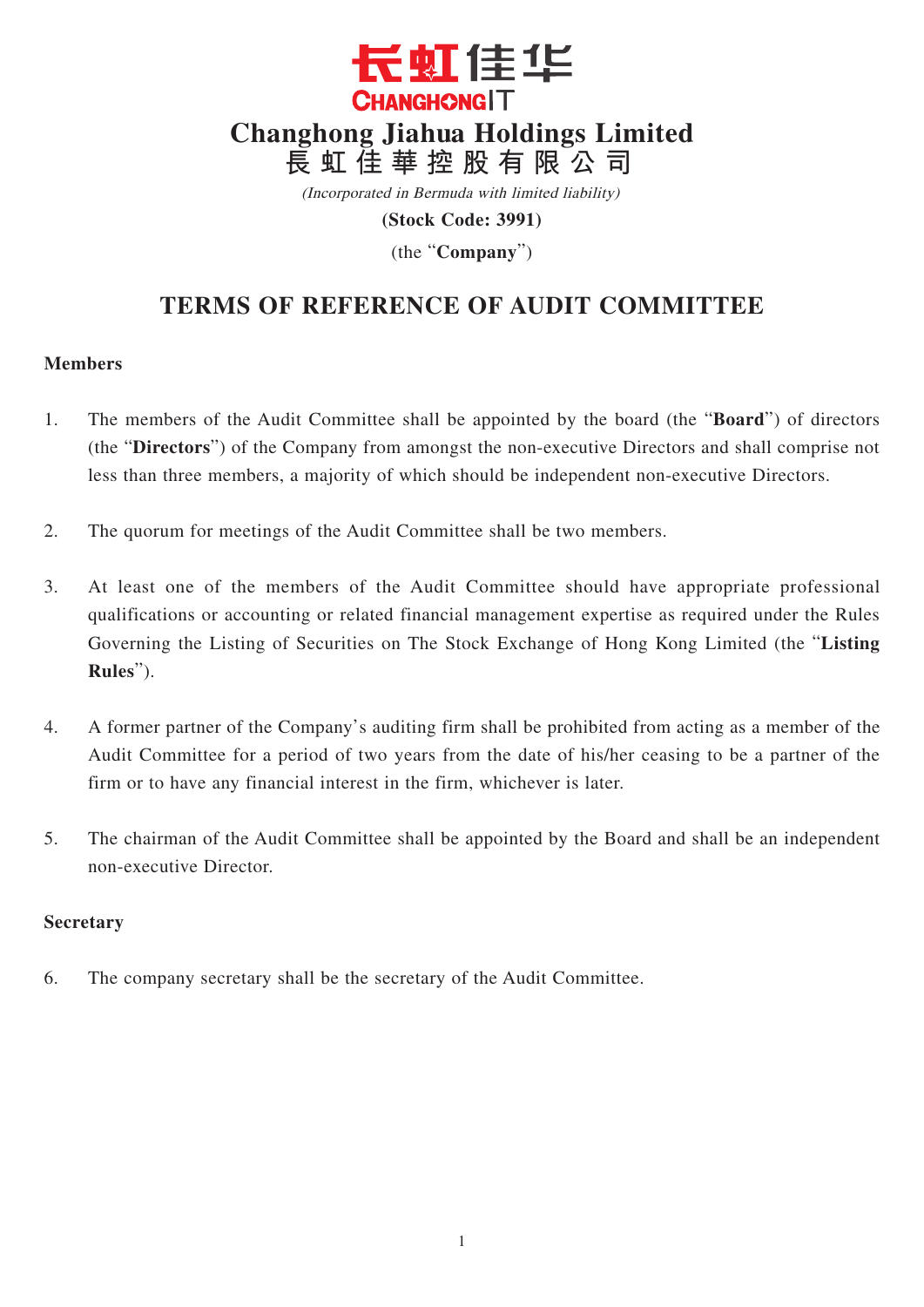#### **Attendance**

7. The chief financial officer, the head of internal audit and a representative of the external auditors shall normally attend meetings. Other members of the Board may also attend meetings of the Audit Committee.

## **Frequency of meetings**

- 8. The Audit Committee shall meet at least twice a year.
- 9. The Audit Committee shall meet at least once a year with the external auditors without any management being present. The external auditors may request a meeting should they consider necessary.

#### **Authorities and Duties**

- 10. The Audit Committee is authorised by the Board to investigate any activity within its terms of reference. It is also authorised to seek any information it requires from any employee and all employees are directed to co-operate with any request made by the Audit Committee.
- 11. The Audit Committee is authorised by the Board to seek outside legal or other independent professional advice. If the Audit Committee considers necessary, it may also secure the attendance of any person with relevant experience and expertise at any meeting.
- 12. The Audit Committee should establish a whistleblowing policy and system for employees and those who deal with the Company and its subsidiaries (the "**Group**") (e.g. customers and suppliers) to raise concerns, in confidence, with the Audit Committee about possible improprieties in any matter related to the Group.
- 13. The duties of the Audit Committee are:
	- (1) to be primarily responsible for making recommendation to the Board on the appointment, reappointment and removal of the external auditors, to approve the remuneration and terms of engagement of the external auditors, and to deal with any questions of its resignation or dismissal;
	- (2) to review and monitor the external auditors' independence and objectivity and the effectiveness of the audit process in accordance with applicable standard. The Audit Committee should discuss with the auditors the nature and scope of the audit and reporting obligations before the audit commences. The Audit Committee should ensure co-ordination between auditing firms should more than one auditing firm be involved;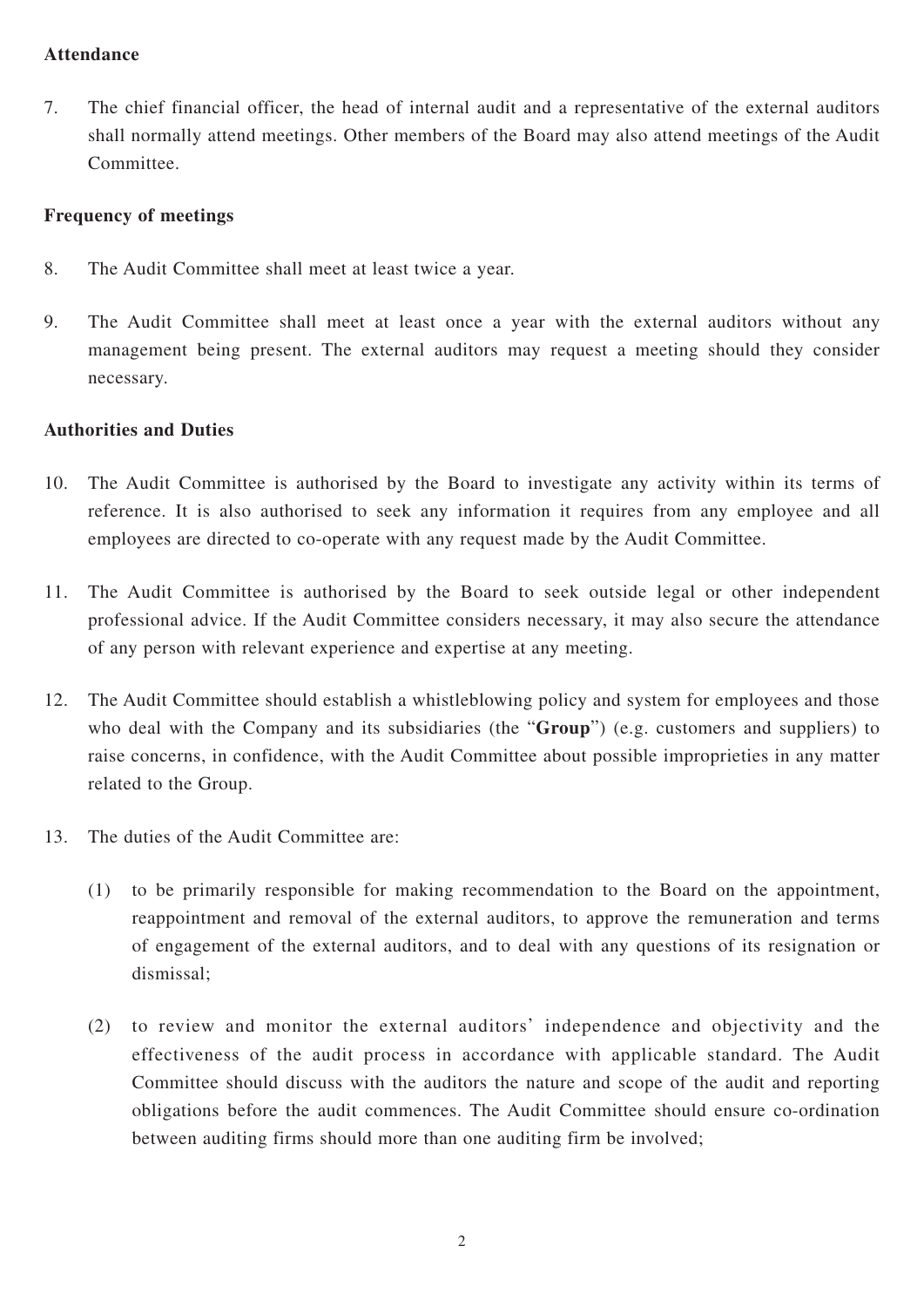- (3) to develop and implement policy on engaging external auditors to supply non-audit services. For this purpose, "external auditor" includes any entity that is under common control, ownership or management with the audit firm or any entity that a reasonable and informed third party knowing all relevant information would reasonably conclude to be part of the audit firm nationally or internationally. The Audit Committee should report to the Board, identifying and making recommendations on any matters where action or improvement is needed;
- (4) to monitor integrity of the Company's financial statements, annual report and accounts and interim report, and to review significant financial reporting judgments contained in them. In reviewing these reports before submission to the Board, the Audit Committee should focus particularly on:
	- any changes in accounting policies and practices;
	- major judgmental areas;
	- significant adjustments resulting from audit;
	- the going concern assumptions and any qualifications;
	- compliance with accounting standards; and
	- compliance with the Listing Rules and other legal requirements in relation to financial reporting.

In performing its duties set out in this paragraph, the Audit Committee should consider any significant or unusual items that are, or may need to be, reflected in report and accounts, it should give due consideration to any matters that have been raised by the Company's staff responsible for the accounting and financial reporting function, compliance officer (if any) or auditors. In addition, the Audit Committee members should liaise with the Board and senior management.

- (5) to oversee the Company's financial reporting system, risk management and internal control systems:
	- to review the Company's financial controls, risk management and internal control systems;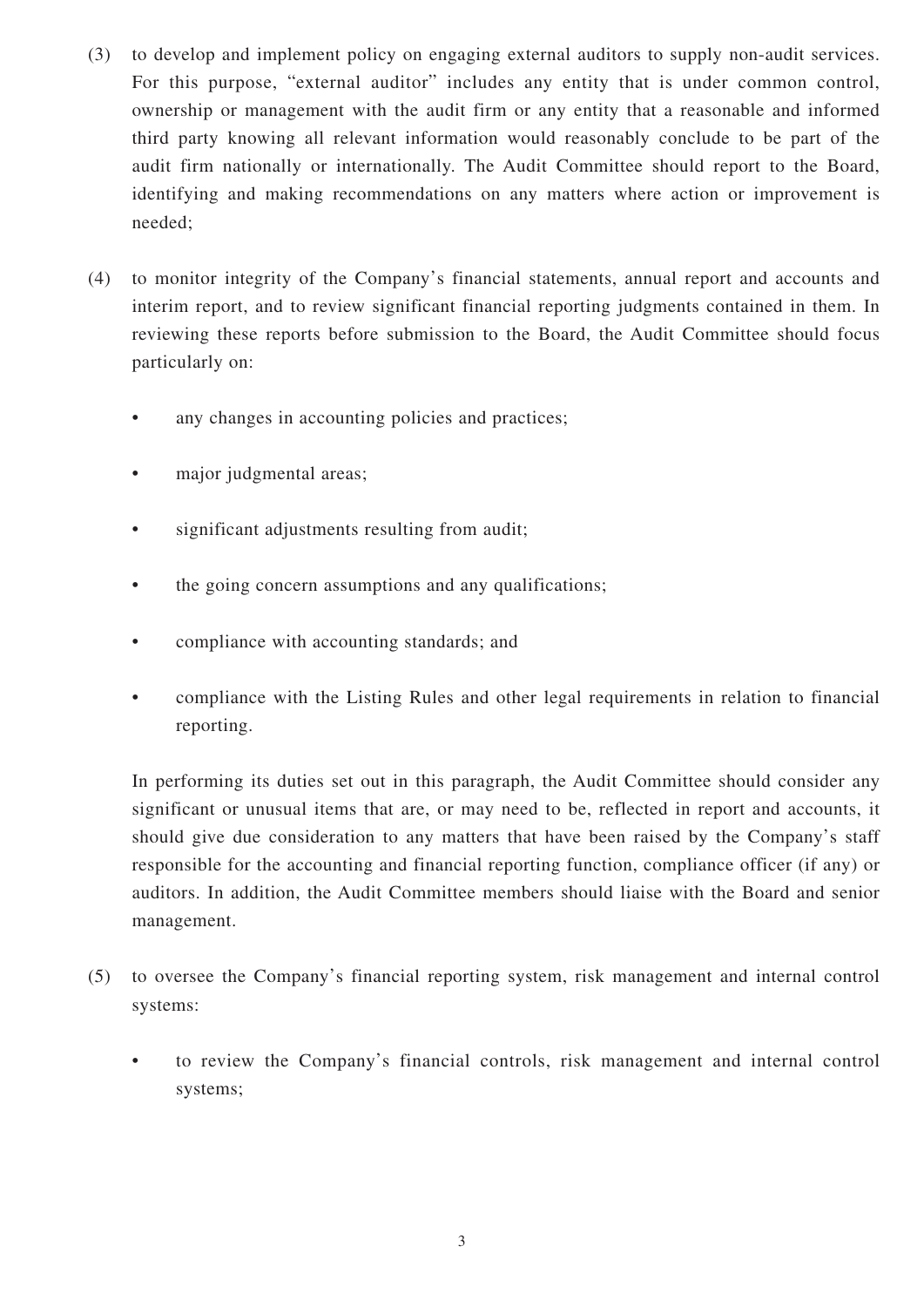- to discuss the risk management and internal control systems with management to ensure that management has performed its duty to have effective systems; this discussion should include the adequacy of resources, staff qualifications and experience, training programmes and budget of the Company's accounting and financial reporting function;
- to consider major investigations findings on risk management and internal control matters as delegated by the Board or on its own initiative and management's response to these findings;
- where an internal audit function exists, to review the internal audit plan and ensure co-ordination between the internal and external auditors. The Audit Committee shall also ensure that the internal audit function is adequately resourced and has appropriate standing within the Company and review and monitor its effectiveness;
- the head of internal audit is directly accountable to the Audit Committee and the Board. The Audit Committee shall review the internal audit report and report to the Board and make recommendations;
- to review the Group's financial and accounting policies and practices;
- to review the external auditors' management letter, any material queries raised by the auditors to the management about accounting records, financial accounts or systems of control and management's response;
- to ensure that the Board will provide a timely response to the issues raised in the external auditors' management letter;
- to ensure and to review that there are proper arrangements employees of the Company can use, in confidence, to raise concerns about possible improprieties in financial reporting, internal control or other matters. The Audit Committee should ensure that proper arrangements in place for fair and independent investigation of these matters and for appropriate follow up action; and
- to act as the key representative body for overseeing the Company's relation with the external auditors.
- (6) to report to the Board on the matters in the code provisions of the Corporate Governance Code;